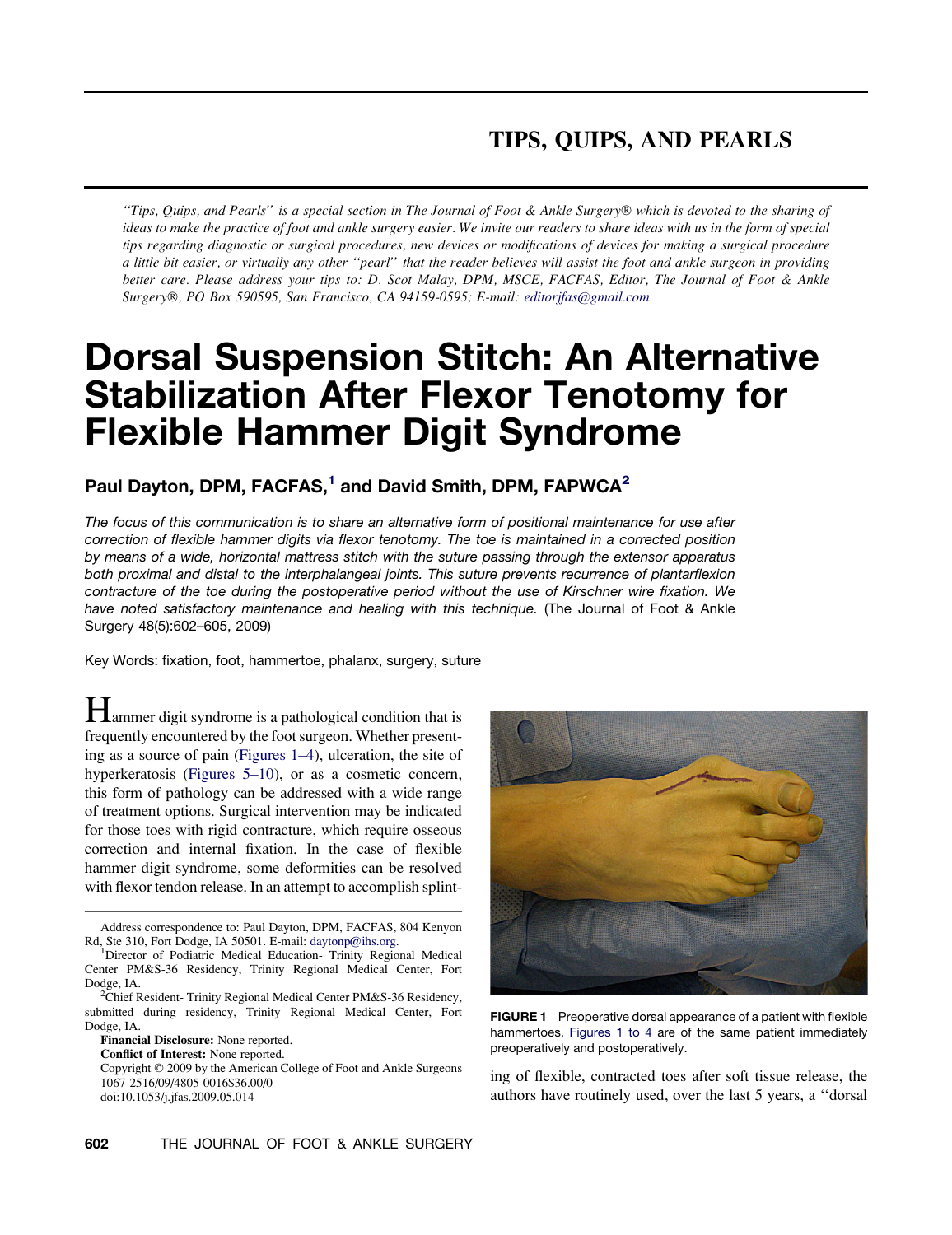<span id="page-1-0"></span>

FIGURE 2 Preoperative appearance of flexible hammer digits.



FIGURE 3 Immediate postoperative dorsal appearance. Notice the clear bowstringing of the extensor tendons caused by placement of the dorsal suspension stitch. Also note the distal pass of the suture immediately proximal to the nail.

suspension stitch'' to stabilize the digit during the early postoperative period. It is the authors' belief that this technique has not been described before for flexible hammer digit syndrome. An Ovid and Pubmed search did not reveal any relevant manuscripts with searches performed for ''suture splinting," "suture fixation," "suture toes," and "suture fingers.'' Additionally, the technique was not described in seven orthopedic or podiatric surgery textbooks. Therefore, this technique is presented as an alternative to the classic, internal fixation more commonly employed in the treatment of hammer digit syndrome.

#### Surgical Technique

The initial decision to use this technique is predicated on the fact that the deformity is indeed a flexible one, because



FIGURE 4 Immediate postoperative appearance. Note the alignment of the toes achieved with simulated weightbearing by loading the metatarsal heads. Although this procedure was performed in the operating room, it could easily have been performed in a procedure room.



FIGURE 5 Preoperative dorsal appearance of patient with distal toe lesions. The patient is also depicted in [Figures 6 through 10](#page-2-0).

a soft tissue correction alone would not be appropriate for a rigid contracture. The open or percutaneous flexor tenotomy is performed in standard fashion. Thereafter, the toe is temporarily stabilized with a 2-0 polypropylene monofilament dorsal suspension stitch, although any nonabsorbable monofilament suture of the appropriate size can be used. A horizontal mattress stitch is used to position the suture through the extensor apparatus proximal to the proximal interphalangeal joint with the distal arm of the suture passed through the extensor apparatus just proximal to the nail fold (Figure 3). We have found that this provides a long lever arm for the splinting force administered by the dorsal suspension stitch. The position of the toe can be adjusted by altering the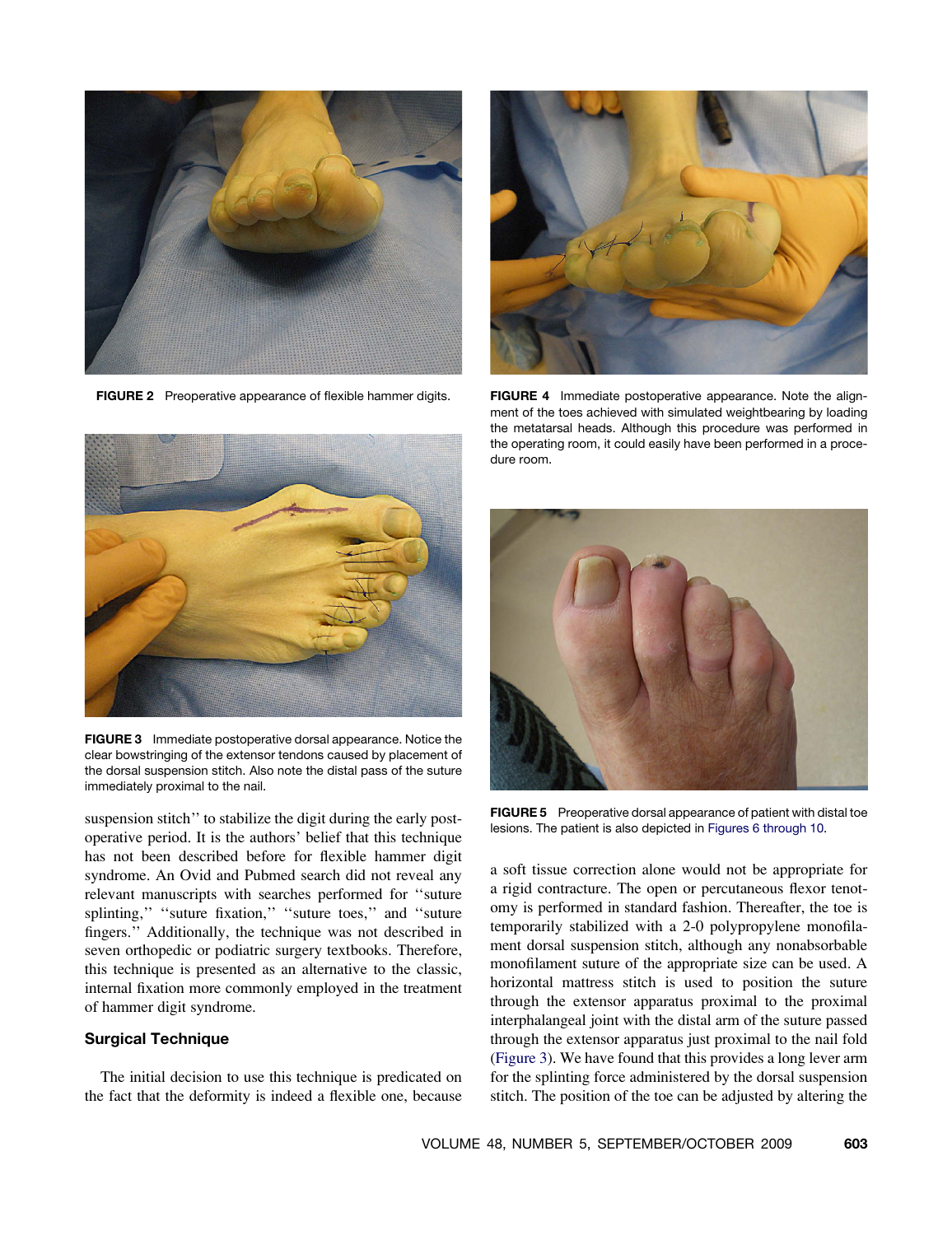<span id="page-2-0"></span>

FIGURE 6 Preoperative appearance of the distal toes with partial thickness ulcerations. This is the plantar appearance of the toes 4 days preoperatively. Notice the hyperkeratoses with intradermal bleeding.



FIGURE 8 Two weeks postoperative. The rectus appearance of the toes is easily appreciated. The patient has been showering without restriction for 10 days.



FIGURE 7 Immediate postoperative appearance. The current practice is to place the distal pass of the dorsal suspension stitch just proximal to the eponychium, as in digit 4.

tension of the suture intraoperatively. Next, the tenotomy incision is closed with a smaller, nonabsorbable suture, and a light bandage is applied in a standard fashion. The suture is left intact for 3 to 4 weeks, after which time it is removed in the usual fashion. In our practice, bandaging is discontinued and the patient is allowed to shower the toe after the third postoperative day and should avoid soaking or submersion of the operative site.

### **Discussion**

The authors have been very pleased with this form of positional maintenance of the toe after soft tissue release



FIGURE 9 Eight weeks postoperative flexor tenotomies digits 2 to 5 with dorsal suspension stitch. The patient is 4 weeks status post suture removal, and ulcerations are nearly healed at the distal ends of the lesser digits.

and realignment of the flexible deformity. In our practice, we have rarely encountered postoperative complications when this technique is used for the correction of flexible hammertoe. We have also used the dorsal suspension stitch in conjunction with resection arthroplasty of the proximal interphalangeal joint, and thereby avoided the use of a temporary Kirschner wire for digital stabilization. In our experience, patients are generally happier during the early postoperative period if they can avoid having an axial Kirschner wire protruding from the end of their toe, or toes ([Figure 11\)](#page-3-0). Moreover, we have not encountered any wound problems related to dehiscence or infection, or